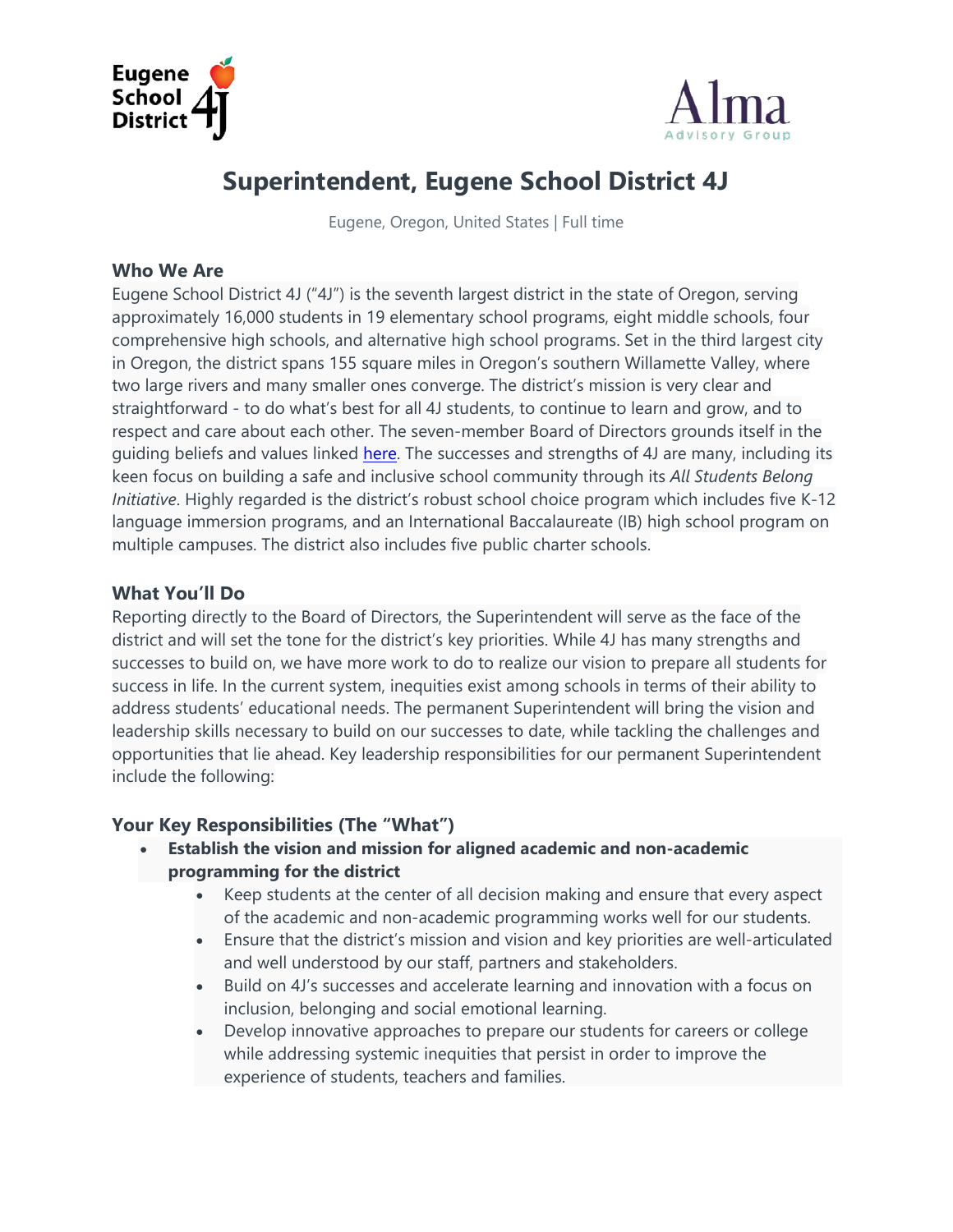



- Continue to invest in early literacy and ensure that all students learn to read confidently by third grade.
- Advocate for learning environments that fully support multilingual learners and students with diverse learning needs.
- Promote and advance the progress of the multi-year All Students Belong Initiative through the careful deployment of time, talent, and resources to support the goals and milestones.

#### • **Promote innovation in the classroom and support a diverse systems of schools**

- Identify and support opportunities for collaboration and learning across the district's schools.
- Continue to expand and strengthen program opportunities into neighborhood schools, advanced placement offerings, and career and technical education.
- Adopt instructional models and structures based on practices that are research based, culturally responsive and demonstrated to be effective and desired by families.
- Provide relevant, research based, and ongoing professional development and learning support for teachers and school leaders.

#### • **Lead and develop a strong workforce and build a positive work culture**

- Manage the day-to-day operations of the district within the policy parameters adopted by the board, assuming responsibility and authority for the planning, operation, supervision, assignment, and evaluation of the programs, services, staff, students and facilities of the district.
- Recruit, retain, develop and inspire highly effective staff at every layer of the organization, with a particular emphasis on diversity, fair and equitable compensation, and the implementation of culturally-responsive education practices.
- Create the working conditions for staff to collaborate, feel supported and do their best work on behalf of the students they serve.

• **Partner with and foster a trusting collaborative relationship with the board and the community**

- Develop long-range plans, aligned with the board's annual goals, vision and priorities, consistent with population trends, community growth, cultural needs, and appropriate use of district resources.
- Communicate and collaborate with all members of the board, keeping the board up-to-date on developments, initiatives and issues in the district; provide leadership to enable the board to function effectively.
- Work closely and openly with the Board and its committees and foster an open relationship and clear vision for role clarity between the Board of Directors and the Superintendent.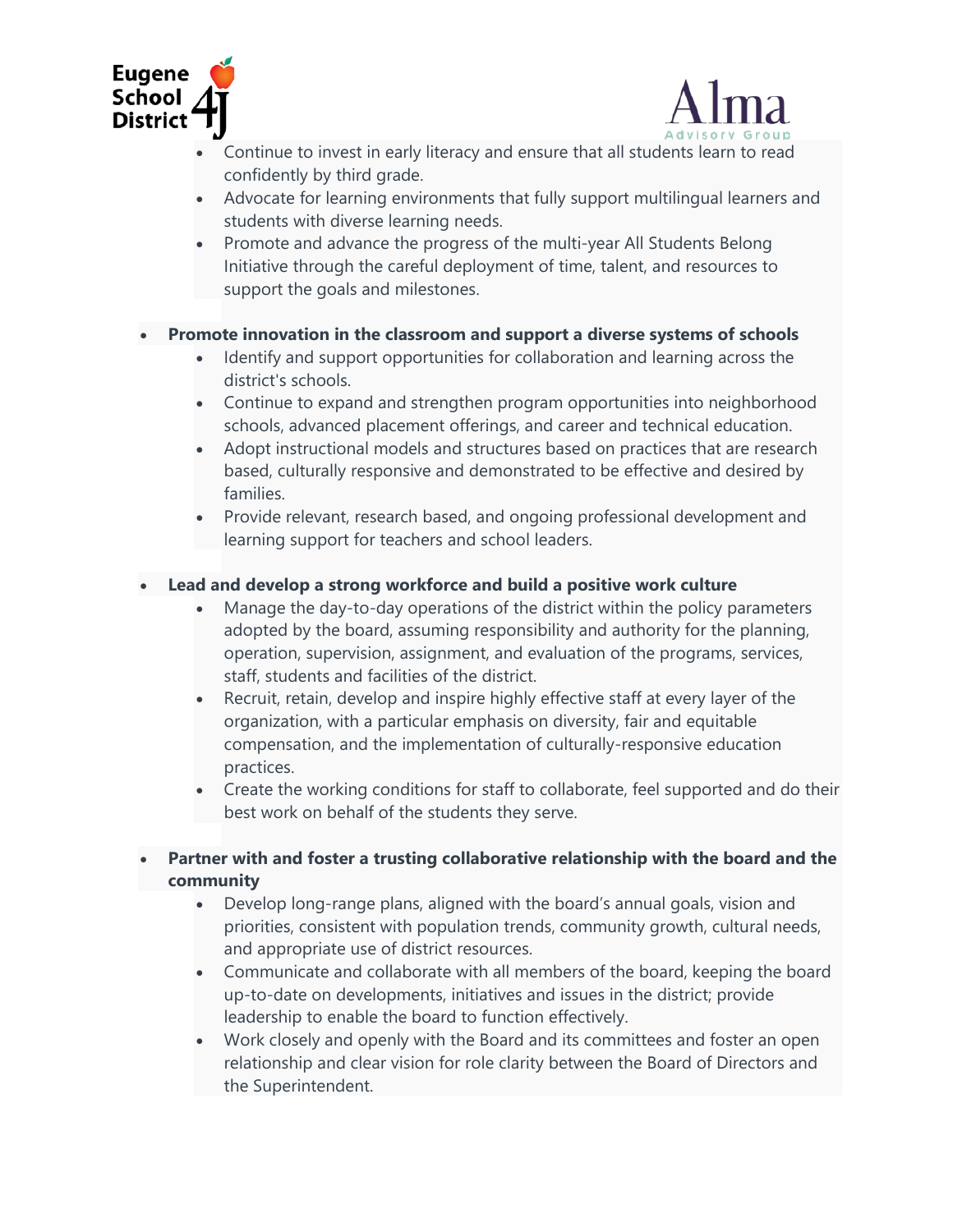



- Strengthen communication and collaboration with parents to enhance learning for their own children and all children.
- Expand trust, partnership and connection with our community, learning what matters to our families and our communities to inform key decisions and priorities for the district.
- Create trusting relationships with community partners, advocacy organizations, state/county leaders, and higher education institutions and offer solutions that create value for students.
- Welcome students as partners in the decision-making process ensuring that students' voices and feedback are heard at all levels of the organization.

#### **The Skills You'll Need to be Successful (The "How")**

- **Innovative, Inspiring and Demonstrated Educational Leadership**
	- Build on the organization's past successes and commit to continuous improvement through analysis, inquiry and assessment of results and alignment to district strategic priorities.
	- Lead the organization through strategic planning and mobilize the community behind a unified vision, goals and key priorities.
	- Demonstrate belief and hold self and others accountable for reaching high academic achievement of all students.
	- Facilitate and secure buy-in for a clear and compelling vision of innovation and organizational excellence.
	- Lead courageously, centered in children, and seek out the voices of marginalized communities to ensure diverse input on key decisions.
	- Engage in transparency in decision making and share with stakeholders how their input informed the district's decisions.

#### • **Authentic Relationship Builder and Courageous Communicator**

- Serve as an ambassador for the students, building effective relationships with city and community leaders, helping to tell the story of the district's successes, and successfully advocating when needed to ensure that the district is able to meet students' needs.
- Challenge assumptions and preconceived notions when needed to avoid distraction from core priorities and goals in the better interest of student success.
- Build trust among board members, district staff, teachers, and leaders, and core stakeholders to establish a shared vision for the district.
- Communicate effectively, tailoring messages for the audience, context, and mode of communication.
- Possess the emotional intelligence to listen compassionately with an open mind seeking to fully understand community members and stakeholders perspectives before establishing the direction forward.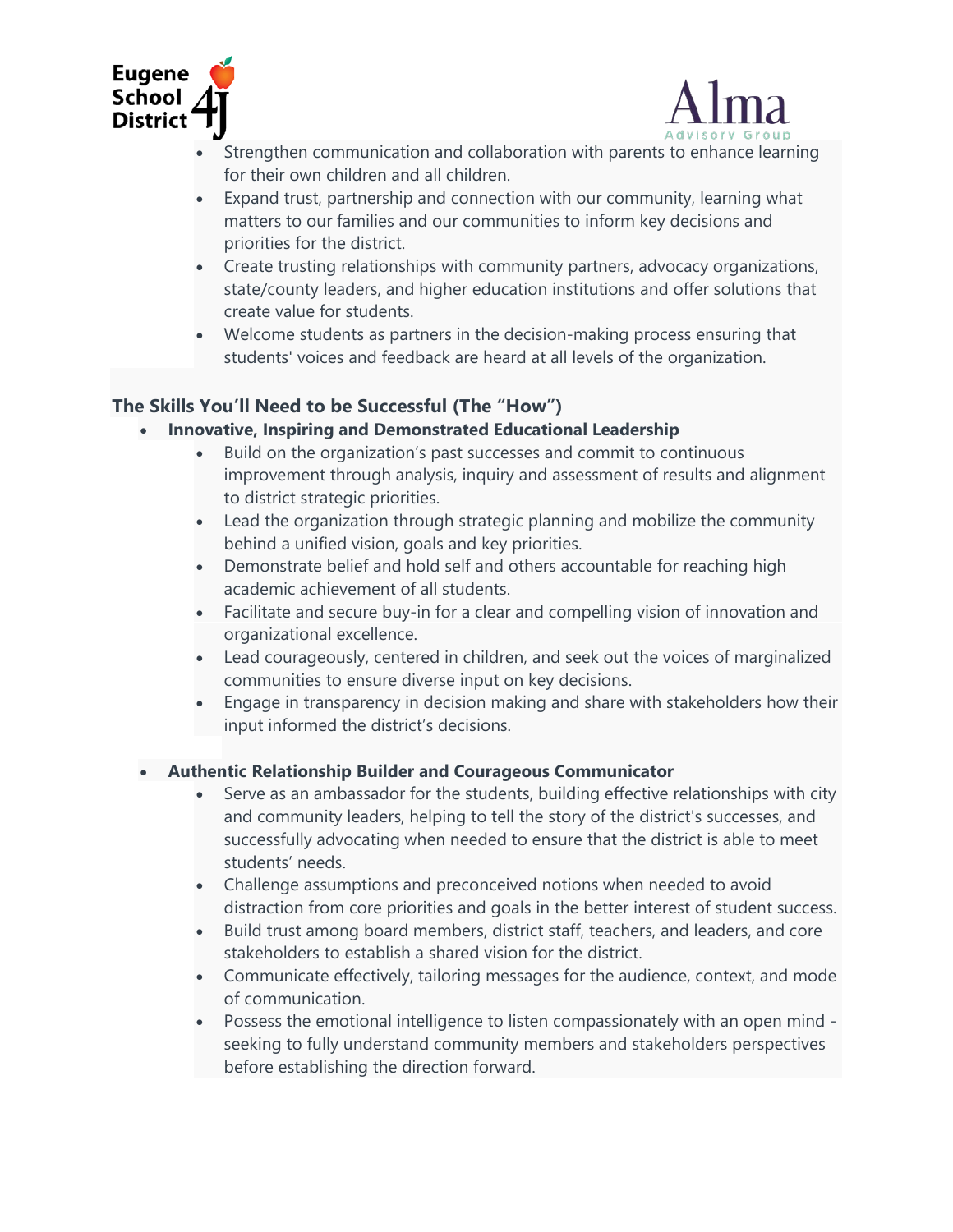



- Navigate politically complex structures, relationships and dynamics to challenge ideas and enable thoughtful decisions and positive outcomes for students.
- Maintain visibility and self-awareness to motivate and collaborate with diverse stakeholders at all levels.

#### • **Ability to Manage Complex Organizations and Systems**

- Commit to using a process of continuous inquiry and improvement, communicating results transparently and honestly while establishing the path forward.
- Analyze complex, nuanced data and information from multiple angles and exercise judgment in making critical decisions, and communicate the implications to diverse audiences.
- Build, inspire, manage and coach an effective senior leadership team/Cabinet to achieve the goals and priorities aligned to the district's strategic plan.
- Hold self and others accountable for high standards of performance, communication, collaboration and transparency toward the achievement of key goals and priorities.
- Model and foster conditions for professional growth and organizational learning through continuous feedback, honesty, and coaching.
- Set priorities to maintain a high quality and equitable academic program within the district's financial means.

## • **Advocate for Equity, Anti-racism and Inclusion**

- Demonstrate cultural fluency, sensitivity and a strong equity lens to establish a culture of growth and learning mindset around issues of equity and inclusion and to meet the needs of our diverse students and staff.
- Recognize race and power dynamics playing out within our organization and community at all levels and interrupt those inequities through honest and difficult conversations and actions.
- Address matters of race, equity and bias in how decisions are made with clarity, confidence, humility, historical context, and empathy.
- Foster, promote, and drive a culture of inclusion in the organization and commit to improve DEI practices in the district's planning, prioritization and implementation of key initiatives.
- Build authentic relationships across lines of difference (race, ethnicity, gender, age, socioeconomic background, LGBTQ status, etc.) both internally and externally.

## **What You'll Bring**

• A clear track record of improving academic outcomes for students with a keen focus on data-driven decision making and equity, access and inclusion for all students.